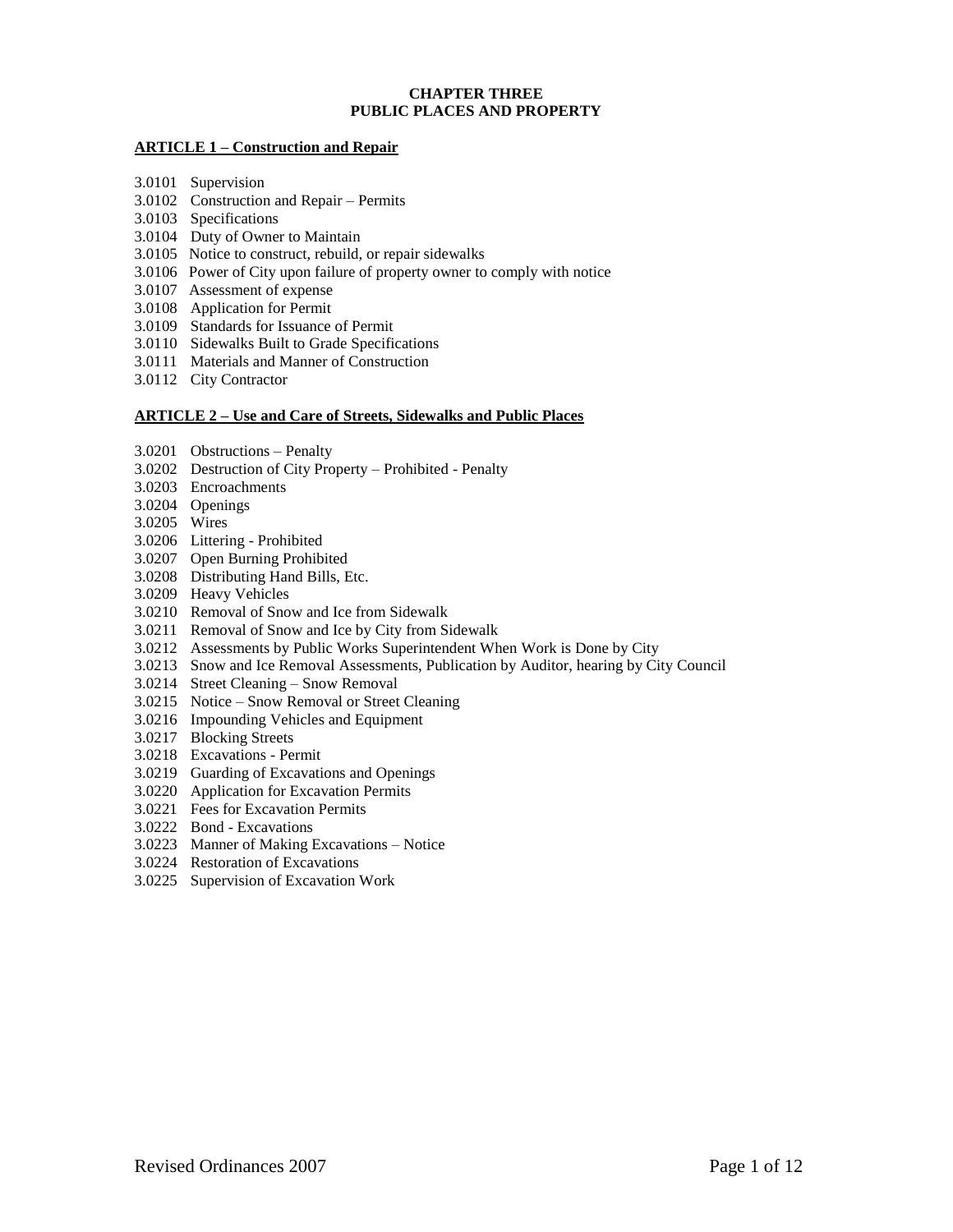# **ARTICLE 3 – Unclaimed and Abandoned Property**

- 3.0301 Unclaimed and Abandoned Property Defined
- 3.0302 Seizure of Unclaimed or Abandoned Property
- 3.0303 Holding of Personal Property Notice of Sale
- 3.0304 Report of Abandoned Property Sale
- 3.0305 Bill of Sale Abandoned Property
- 3.0306 Proceeds of Sale Abandoned Property
- 3.0307 Redemption of Personal Property
- 3.0308 Annual Report Unclaimed and Abandoned Property

# **ARTICLE 4 – House Numbering**

- 3.0401 House Numbering Required
- 3.0402 Numbers on Houses

# **ARTICLE 5 – Penalty**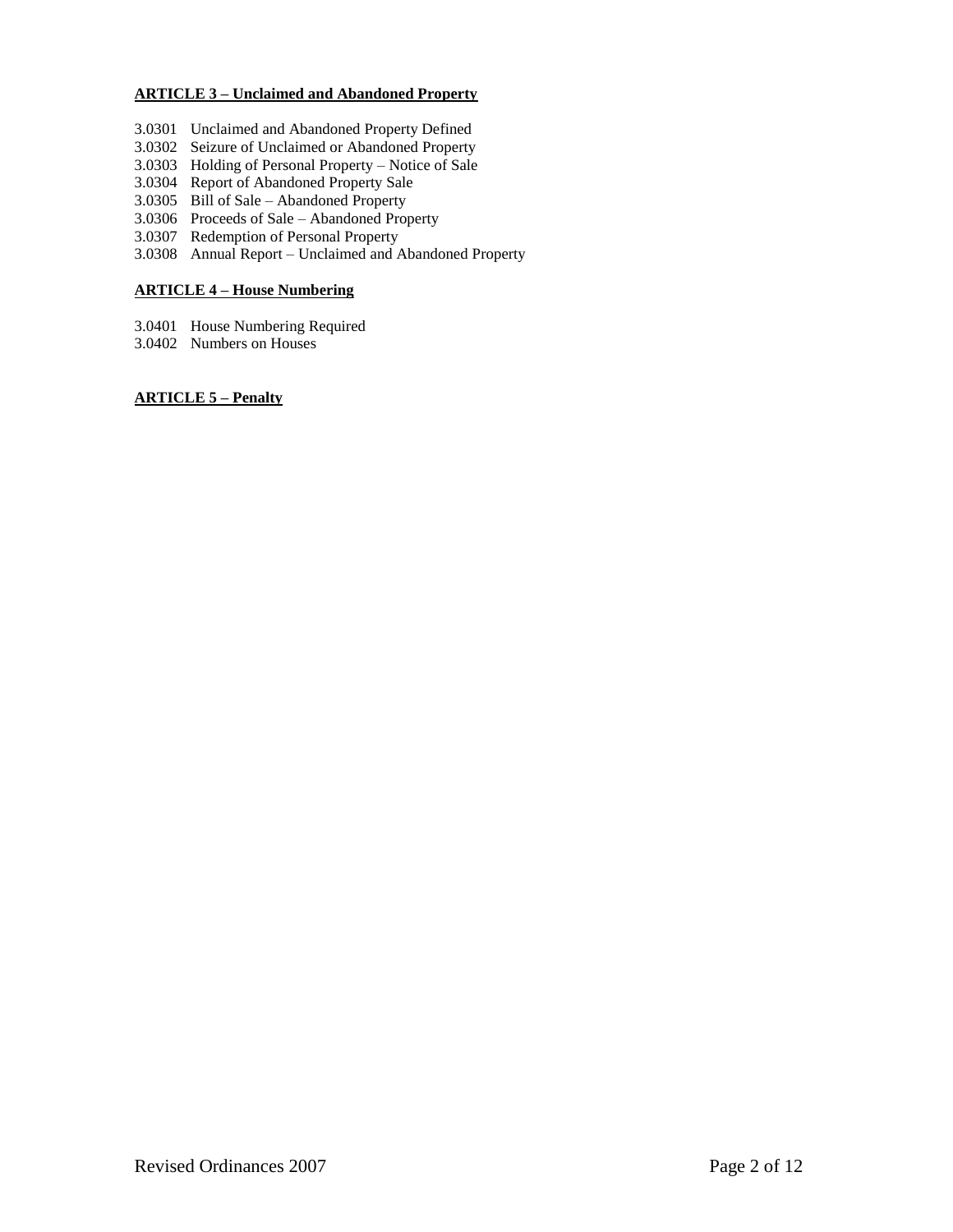# **CHAPTER 3 PUBLIC PLACES AND PROPERTY**

## **ARTICLE 1 – Construction and Repair**

### 3.0101 Supervision

All construction maintenance and repair of public streets, alleys, sidewalks and other public ways shall be under the supervision of the Public Works Superintendent. He shall be charged with the enforcement of all ordinance provisions relating to such public places (except traffic ordinances) and is hereby authorized to enforce such ordinance.

## 3.0102 Construction and Repair – Permits

It shall be unlawful to construct, reconstruct, alter, grade or repair any public street, sidewalk, driveway, curbs or gutters without having first secured a permit therefore, unless said work is performed by the City contractor. Applications for such permits shall be made to the City Auditor and shall state the location of the intended pavement or repair, the extent thereof and the person or firm who is to do the actual construction work. No such permits shall be issued except where the work will conform to the ordinances of the City.

### 3.0103 Specifications

All construction, maintenance and repair herein shall be made in conformity with specifications laid down or approved from time to time by the City Council.

## 3.0104 Duty of Owner to Maintain

The owner of any lot or parcel of land adjoining any street, lane, or alley shall construct, reconstruct, and maintain in good repair such sidewalks along the street, lane, or alley adjacent to his lot or parcel of land as have been constructed or as have been ordered constructed by ordinance. Such sidewalks shall be of the material and width and upon the place and grade specified in the ordinance.

Should any such owner fail so to maintain such sidewalks, the Public Works Superintendent shall direct the owner to make such repairs as may be necessary to restore such sidewalk to a safe condition. After a reasonable time if the owner fails to follow these directions the Public Works Superintendent shall report the facts to the City Council.

# 3.0105 Notice to construct, rebuild, or repair sidewalks

Except as otherwise provided in this chapter, if the City Council deems it necessary to construct, rebuild, or repair any sidewalk it shall notify each owner of record at the last address shown in the recorder or the county treasurer or occupant of any lot or parcel of land that would be benefited by the sidewalk to construct, rebuild, or repair the same at the owner's own expense and subject to the approval of Public Works Superintendent within the time designated in the notice.

The notice must be directed in the manner hereinbefore provided to the owner of record or occupant and must set forth what work is to be done, the character of the same as specified in the ordinance, and the time within which the owner is required to do the work. The work must be done to the satisfaction of the Public Works Superintendent. The notice may be general as to the owner of record or occupant but must be specific as to the description of the lot or parcel of ground to be benefited by the sidewalk that is to be built or repaired.

The Public Works Superintendent shall serve such notice by certified mail or delivering a copy thereof to the occupant or owner of record of each lot or parcel of occupied land described in the notice, or as to the occupant by leaving a copy thereof at the dwelling house upon such lot or parcel of land with some person over the age of fourteen years residing therein.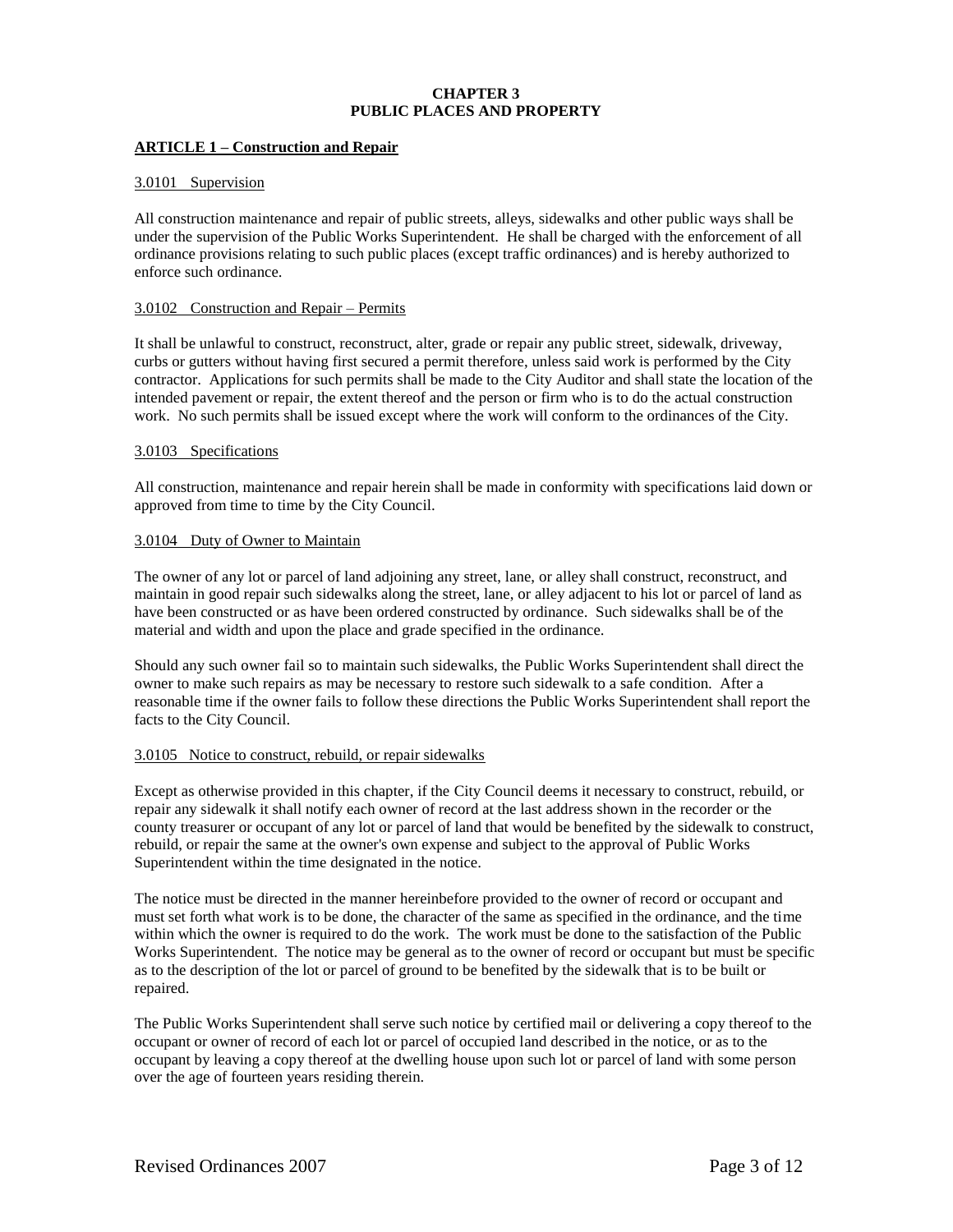If any lot or parcel of land is not occupied and service by mail is deemed impractical, the Public Works Superintendent may serve the notice by posting a copy thereof in a conspicuous place therein or immediately in front thereof.

If such sidewalk is not repaired within the time fixed in such notice, the Public Works Superintendent as soon as practicable, shall repair the same and certify the cost thereof, with the person's return of service of the notice, to the city auditor, and the cost of such repairs will be paid by the City.

## 3.0106 Power of City upon failure of property owner to comply with notice

If the sidewalk is not constructed, repaired, or rebuilt in the manner and within the time prescribed in the notice, the City Council shall order the work done by such person as it may have contracted with, under the supervision of the Public Works Superintendent, at the expense of the lots or parcels of land benefiting from the sidewalk.

The expense of constructing, repairing, or rebuilding the sidewalk shall include the expense of giving all notices required by the provisions of this chapter, of making assessments, and of any other nature incurred in doing such work.

## 3.0107 Assessment of expense.

The expense of constructing, repairing, or rebuilding sidewalks must be assessed against the lots or parcels of land benefited by the sidewalk by the Public Works Superintendent, who shall return the assessment and file it in the office of the City Auditor. The City Auditor shall cause such assessment, together with a notice of the time when and place where the City Council will meet to consider the approval thereof, to be published in one issue of the official newspaper of the city at least ten days prior to the meeting of the City Council at which the approval of the assessment will be considered.

## 3.0108 Application for Permit

An applicant for a permit hereunder shall file with the City Auditor an application as supplied by the City.

### 3.0109 Standards for Issuance of Permit

The Public Works Superintendent shall issue a permit hereunder when it is determined:

1. That the work will be done according to the standard specifications of the City for public work of like character.

2. That the operation will not unreasonably interfere with vehicular and pedestrian traffic, the demand and necessity for parking spaces, and the means of ingress and egress to and from the property affected and adjacent properties.

3. That the health, welfare and safety of the public will not be reasonably impaired.

### 3.0110 Sidewalks Built to Grade Specifications

All sidewalks shall be constructed in accordance with the elevations and grade therefore to be furnished by the Public Works Superintendent and shall be constructed under his direction and supervision. All sidewalks shall meet the following requirements:

All sidewalks shall be constructed of concrete.

All sidewalks in residential areas shall be constructed not less than five (5) feet in width and shall have a minimum slope one-fourth (1/4) inch per foot from the inside edge toward the street.

All sidewalks shall be of concrete and of at least four (4) inches in thickness.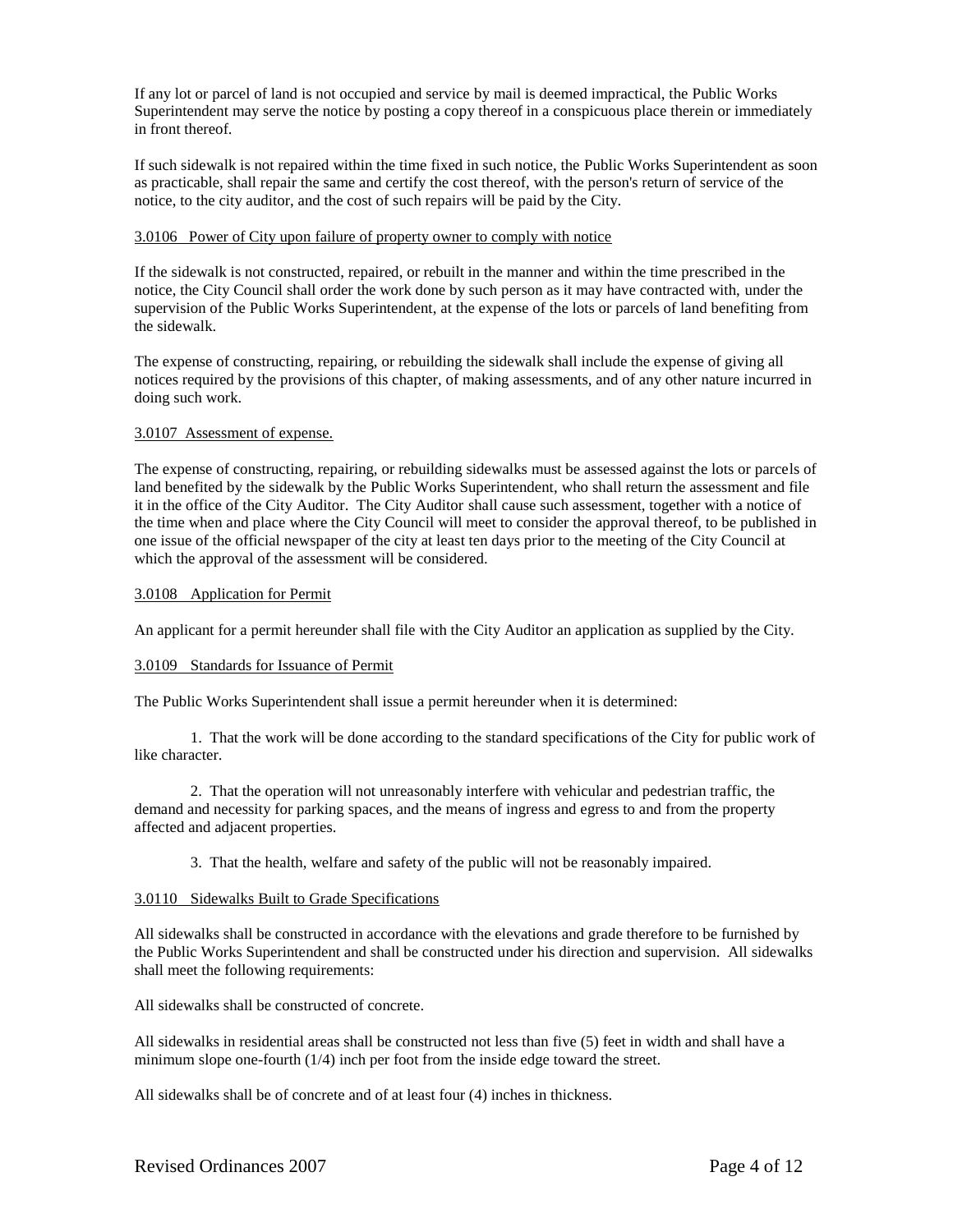Consideration should be given as to the probability of trees between the curb and the sidewalk utilizing Chapter 17 as a guide.

In the residential district the sidewalk shall not be constructed adjacent to the curb unless right-of-way and topographic features require it.

Notwithstanding any other provision herein all sidewalks shall be set out so that they are in conformity with existing sidewalks to which they may attach.

All sidewalks in commercial and/or industrial districts shall be constructed from the property line to the back of the curb and the width of sidewalk shall be governed by the width of street section; provided however, in areas where commercial development is not complete the entire sidewalk need not be constructed, a section six (6) feet in width adjacent to the curb shall be constructed thus leaving an area for structural foundations.

#### 3.0111 Materials and Manner of Construction

The kind and quality of material which, and the manner in which driveways, curb and gutter, relaying of block walks and paving repairs shall be constructed shall be determined by the Public Works Superintendent.

#### 3.0112 City Contractor

All sidewalks, driveways, curb and gutter and alley returns lying between the property line and abutting street hereafter constructed within the City must conform to this chapter, and the specifications filed with the Public Works Superintendent, and approved by the City Council must specify the details with respect thereto.

When any contract for the construction of sidewalks, driveways, curb and gutter, relaying of block walks and paving repairs is about to be entered into by the City in accordance with the provisions of the laws of this state, the contractor, to whom any such contract shall be awarded shall be required, before such contract is entered into, to give in addition to the contract bond required by the laws of the state of North Dakota, an additional bond in an amount to be determined by the City Council, running to the City, conditioned that said contractor shall maintain and keep in good repair, for a period of two (2) years form date of final acceptance all sidewalks, driveways, curb and gutter and paving repairs so constructed by such contractor under the terms of such contract, and that in case of default under the part of such contractor to so maintain and keep such improvements in good repair made by him for the said period of two (2) years, or in cases they shall within said time begin to crumble or disintegrate or become cracked or broken to such extent that, in the opinion of the Public Works Superintendent, the same is not a satisfactory compliance with the specifications for the construction thereof, then the Public Works Superintendent may direct that such sidewalks, driveways, curb and gutters or paving repairs be immediately repaired or re-laid in whole or in part as he shall deem best, and the contractor shall immediately cause the same to be repaired or failure so to repair or to relay the same, the City at any time within said two (2) year period or thereafter, may cause the same to be repaired or re-laid, and the cost thereof whether done by the City directly or through a contract, may be recovered against said contractor and the surety upon such bond.

### **ARTICLE 2 – Use and Care of Streets, Sidewalks and Public Places**

## 3.0201 Obstructions – Penalty

It shall be unlawful for any person, firm or corporation to cause, create or maintain any obstruction of any street, alley, sidewalk or other public way, except as may be specified by ordinance or by the Public Works Superintendent.

In the event it becomes necessary for any person, firm or corporation to temporarily discharge sump pump water across a sidewalk into the storm water collection system, they shall contact the Public Works Superintendent before beginning the discharge, who shall mark the discharge area or the discharge equipment, such as a hose or pipe, with appropriate warning signs, flags, cones or similar devices, to alert pedestrians traveling on the sidewalk of the potential temporary hazard existing on that section of the sidewalk.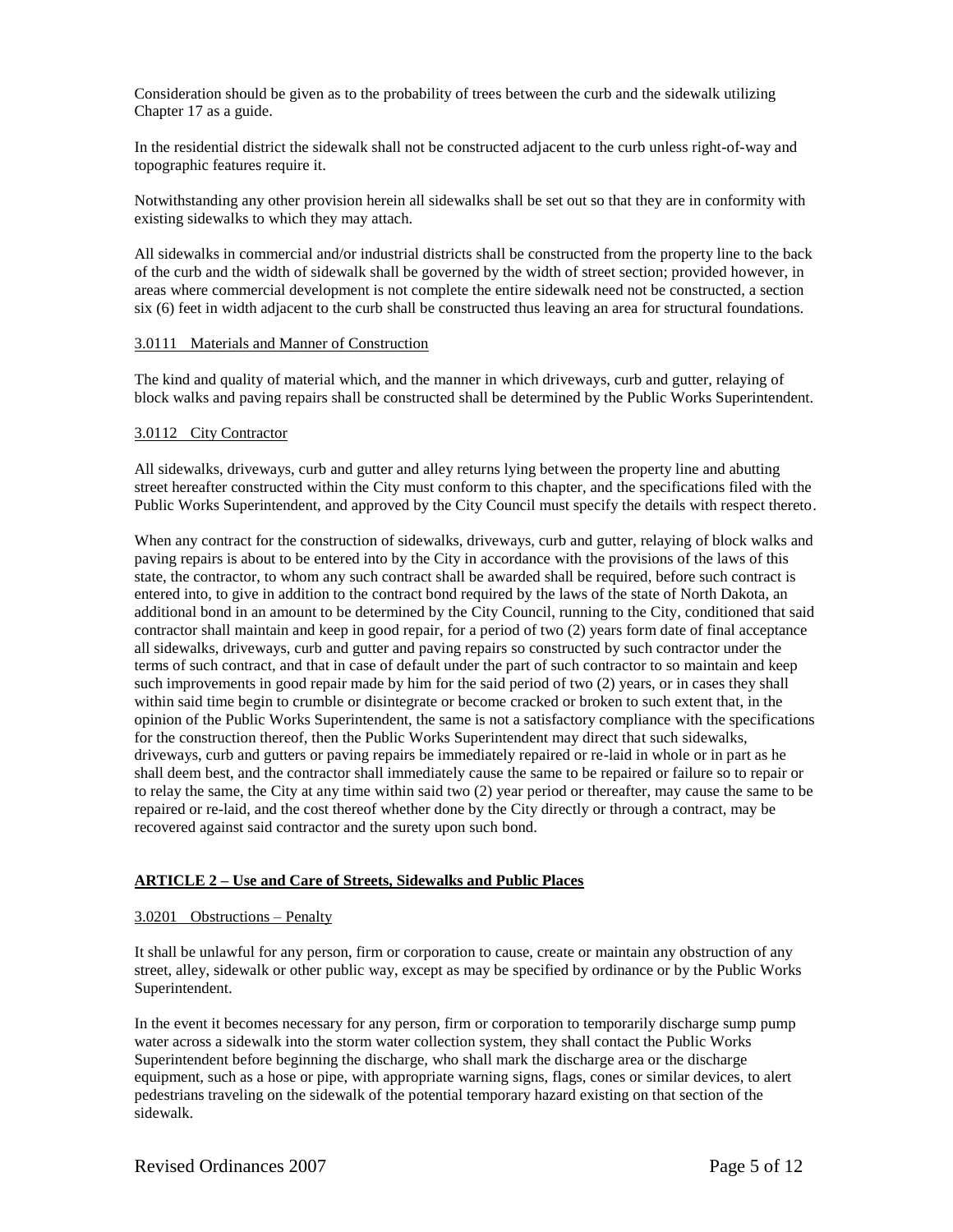Any person violating the provisions of this section shall be guilty of an infraction and upon conviction thereof, shall be fined not less than twenty-five dollars (\$25.00) nor more than one thousand dollars (\$1000.00).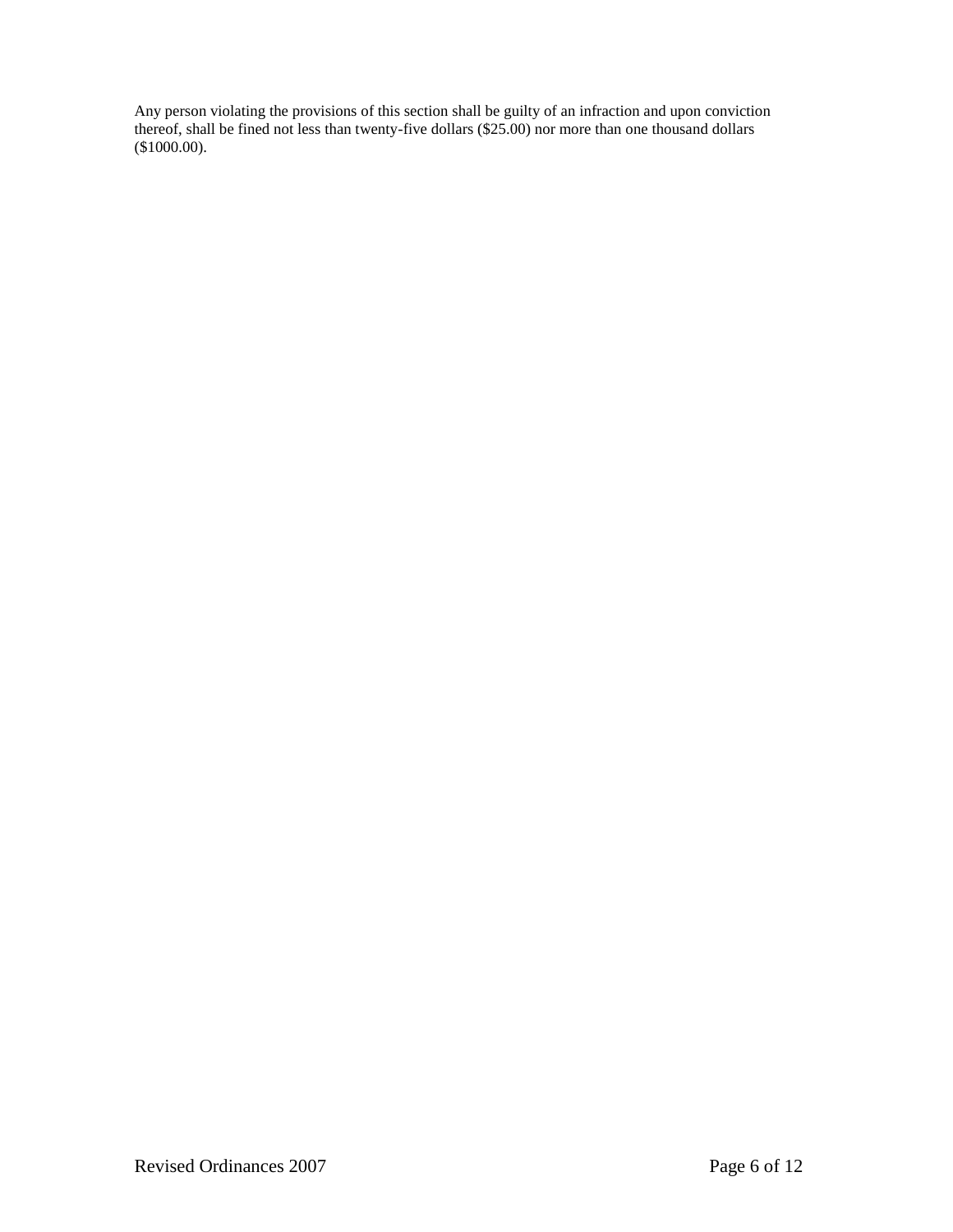## 3.0202 Destruction of City Property – Prohibited – Penalty

It shall be unlawful for any firm, person or corporation to willfully and without just cause or excuse, to injure, deface or destroy any property owned by the City or held by the City for public use. Any person violating the provisions of this section shall be guilty of an offense and be fined not less than twenty-five dollars (\$25.00) nor more than one thousand dollars (\$1,000.00) or be imprisoned for not to exceed thirty (3) days or by both such fine and imprisonment.

### 3.0203 Encroachments

It shall be unlawful to erect or maintain any building or structure that encroaches upon any public street or property.

### 3.0204 Openings

It shall be unlawful to construct or maintain any opening or stairway in any public street or sidewalk or alley without a permit from the City Council. All such lawfully maintained openings shall be guarded by a suitable strong cover or railing to be approved by the Public Works Superintendent.

#### 3.0205 Wires

It shall be unlawful to erect any poles or wires or maintain any poles or wires over any public place, street, alley or other public way without having first secured permission from the City Council.

Any person or company which maintains poles and wires in the streets, alleys or other public places, shall in the absence of provisions in the franchise concerning the subject, keep such wires and poles free from and away from any trees and shrubs in such places as far as may be possible, and keep all such trees and shrubs near such wires and poles properly trimmed, subject to the supervision of the Public Works Superintendent, so that no injury shall be done either to the poles or wires or to the shrubs and trees by their contact.

### 3.0206 Littering - Prohibited

No person, firm or corporation shall throw or deposit or cause to be thrown or deposited any garbage, glass, bottles, boxes or rubbish of any kind upon any street or alley in the City.

### 3.0207 Open Burning Prohibited

### Refer to CHAPTER FOUR, FIRE PROTECTION AND PREVENTION, Article 3 – Fires in Public Places

#### 3.0208 Distributing Hand Bills, Etc.

The scattering, throwing, or placing of bills, posters, advertising material, handbills, and other similar items on private premises, sidewalks, streets, or other public places in the City must be done in such a manner so as to prevent the items from being blown about these premises, sidewalks, streets or other public places. Any person or entity violating the provisions of this section shall be guilty of an infraction.

#### 3.0209 Heavy Vehicles

No person, firm or corporation shall move, or cause to be moved over the paved streets, sidewalks, crosswalks, culverts, any engine, tractor, wagon, truck or other vehicle, object or thing which will tend to injure the paving, sidewalks, crosswalks, culverts, over which the same are transported, or which exceeds in weight 16,000 pounds per axle and exceeds 750 pounds per inch of tire widths, or any vehicle to the wheels of which are attached spurs, bars, angle irons or cleats which will tend to mar or deface the paving, sidewalks, crosswalks, culverts, except under the direction and permission of the City Council and, in addition thereto, shall pay or cause to be paid to said City, upon demand, any and all damages.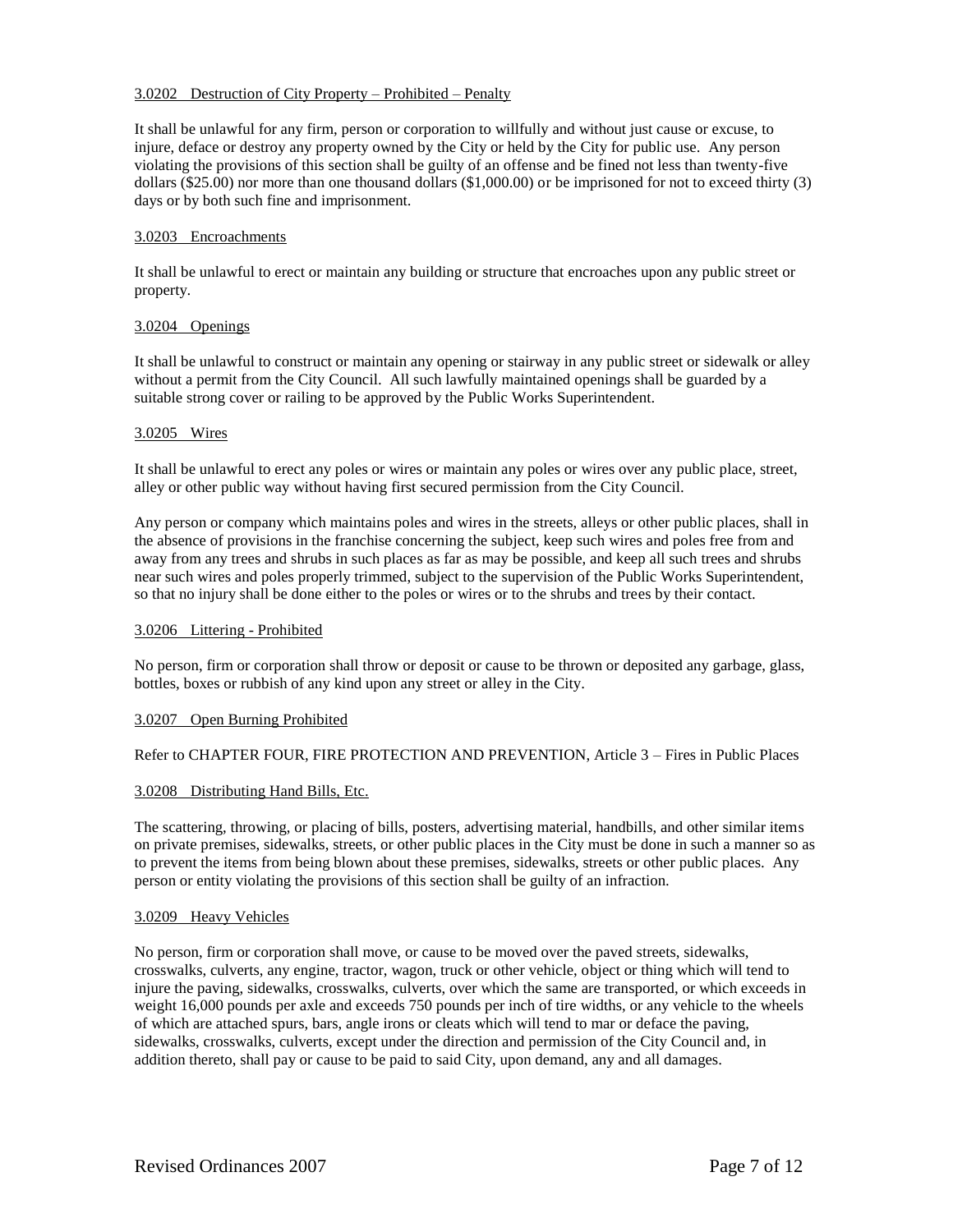## 3.0210 Removal of Snow and Ice from Sidewalk

It shall be, and hereby is declared to be, the duty of the owner or occupant of each lot in the City to remove from the sidewalk in front of or along the same, any ice or snow which forms, accumulates or obstructs such sidewalk, within twenty-four (24) hours after the ice forms or the snow ceases to fall thereon. Where the ice accumulated is of such character as to make the removal thereof practically impossible, the sprinkling of ashes or sand thereon within the time specified for removal in such manner as to make such sidewalk safe for the travel of pedestrians thereon, shall be deemed a compliance with the provisions of this article.

# 3.0211 Removal of Snow and Ice by City from Sidewalk

In case the owner of any lot in the city refuses or neglects to remove such ice from such sidewalk in front or along a lot therein, the ice or snow therefrom within the same time above stated or refuses to sprinkle ashes or sand on the same within the time specified for removal in such a manner as to make such sidewalk safe for travel of pedestrians thereon, the same may be removed by or under the direction of the Public Works Superintendent, or ashes or sand sprinkled thereon and the necessary expense thereof shall be charged against the abutting property by special assessment in the manner prescribed by law.

## 3.0212 Assessments by Public Works Superintendent When Work is done by City

Whenever the Public Works Superintendent shall, pursuant to Section 3.0211 of this Article, remove or cause to be removed any snow or ice from any sidewalk or sidewalks along or in front of any building, grounds or premises, he shall assess the cost of the same against said property, and on or before the first day of May in each year, make and file in the office of the City Auditor a list of the property chargeable with such expense, the actual cost and expense of such removal and a description of the lot, lots or parcels of land along or in front of which is the sidewalk or sidewalks from which snow or ice has been removed. (Source: NDCC Section 40-29-18)

## 3.0213 Snow and Ice Removal Assessments, Publication by Auditor, Hearing by City Council

The City Auditor shall give notice by publication in the official newspaper of the hearing and confirmation of such report and assessment at the regular June meeting of the City Council, notifying all persons objecting thereto to appear and present their objections. The notice shall be published once each week for two (2) consecutive weeks, the last publication to be not less than eight (8) days before the time fixed for the hearing. At the June meeting of the City Council or at such later meeting as the hearing and confirmation of such assessment may be adjourned to, the City Council shall consider said assessment and shall hear any objections thereto or to any part thereof, and after revising and correcting the same, if necessary, it shall approve and confirm the list. The City Auditor shall attach to such list his certificate that the same is correct as confirmed by the City Council and shall file said assessment list in his office. The assessment shall be certified to the County Auditor by the City Auditor in the manner provided in Section 40-24-11 of the North Dakota Century Code. (Source: NDCC Section 40-29-19, 20)

# 3.0214 Street Cleaning – Snow Removal

Whenever, in the judgment of the Public Works Superintendent of the city, it shall be necessary that streets, alleys, or public ways in the city shall be cleared of snow or ice or be cleaned by the use of street sweepers or other methods of cleaning such streets, or for marking for traffic purposes, the ordinances of the City regulating the parking of automobiles, trucks and other motor vehicles shall be suspended and it shall be unlawful for any automobile, truck or other motor vehicle to be parked or left standing between the hours hereinafter mentioned and during the period of time during which the said parking ordinances are suspended.

### 3.0215 Notice – Snow Removal or Street Cleaning

Whenever it becomes necessary, and always after a snowfall of 2" or more, the Public Works Superintendent will remove snow or ice, or sweep and clean the streets. An emergency snow removal route will be posted in the City Hall.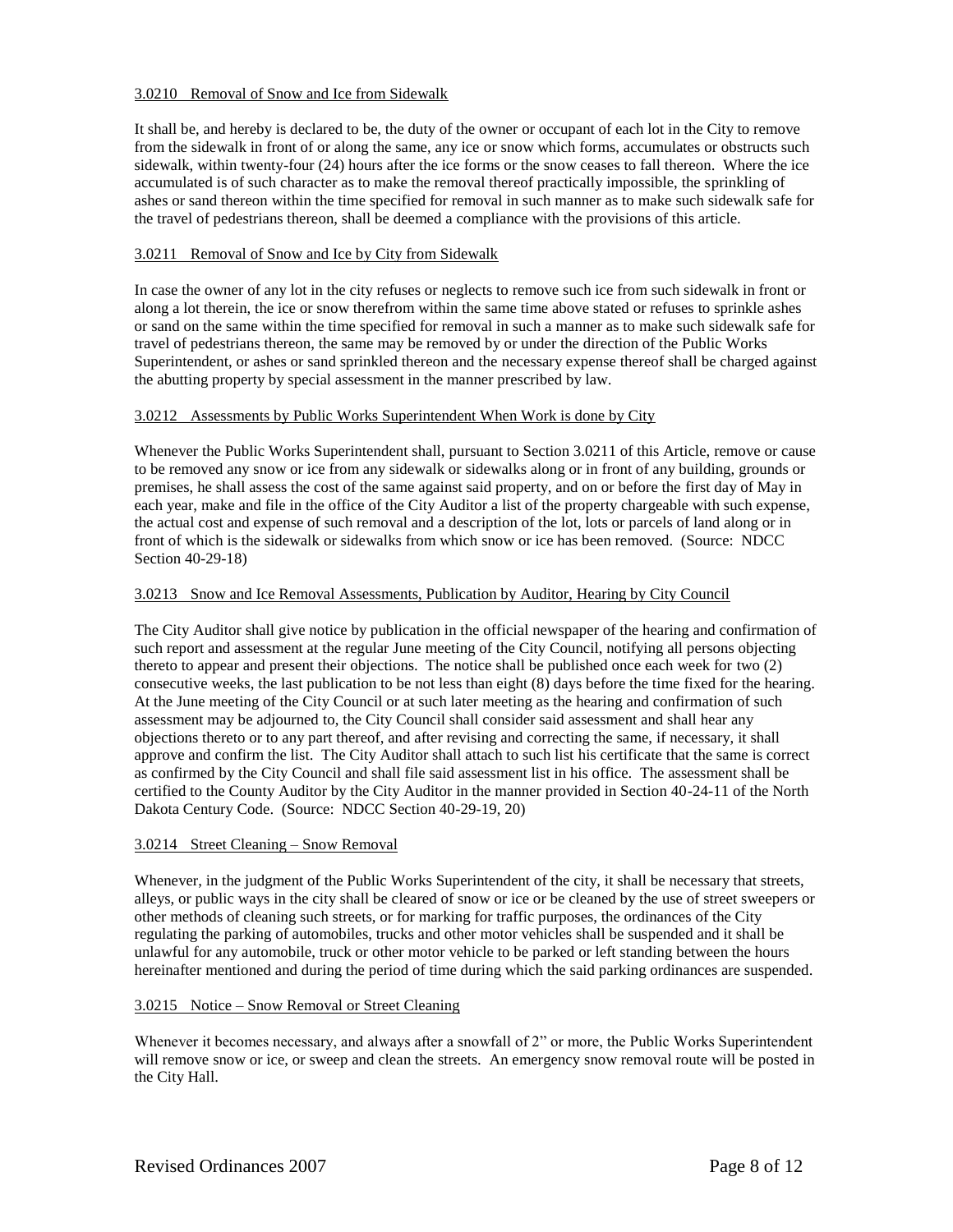Normally all streets and alleys will be cleaned within 24 hours of a snowfall, therefore all vehicles need to be off the streets to allow for proper snow removal. The city will have no liability for mailboxes, newspapers receptacles, or other objects that are placed close to the curb and damaged during snow removal.

It shall be unlawful for snow removal from private property or public rights of way to be deposited on the paved or traveled portion of any public street.

### 3.0216 Impounding Vehicles and Equipment

Whenever any parked automobile, truck, machinery, vehicle or equipment shall be found in any place prohibited by these restrictions, and during the hours as provided herein, the same shall be impounded by the city at a place to be provided and it shall be unlawful for any person, firm, or corporation to remove or attempt to remove any truck, automobile, machinery, vehicle or equipment from the place where impounded without first paying the cost of such impounding.

## 3.0217 Blocking Streets

No driver of any vehicle shall stop the same on any street, avenue, lane, or alley in such a manner as to hinder or prevent other vehicles or persons from passing at all times, unless in case of absolute necessity.

## 3.0218 Excavations - Permit

It shall be unlawful for any person, firm or corporation except public utilities which have received a franchise from the City, to tunnel under or to make any excavation in any street, alley, or other public place in the city without having obtained a permit, or without complying with the provisions of this article or in violation of or variance from the terms of any such permit.

## 3.0219 Guarding of Excavations and Openings

It shall be unlawful for any person within the City limits to leave or keep open, uncovered or unguarded any cellar door, pit, grating, vault or other subterranean passage opening from, into or upon any street, alley or sidewalk, or upon any private property if not suitably guarded.

### 3.0220 Applications for Excavation Permits

Application for excavation permits shall be made to the Auditor, and shall describe the location of the intended excavation or tunnel, the size thereof, the purpose therefore, and the person, firm or corporation doing the actual excavating work and the name of the person, firm, or corporation for whom or which the work is being done, and shall contain an agreement that the applicant will comply with all ordinances and laws relating to the work to be done.

### 3.0221 Fees for Excavation Permits

No such permit shall be issued unless and until the applicant therefore has deposited with the Auditor a cash deposit or bond in the sum set forth in the Fees and Rates Resolution which may be revised from time to time, if no pavement is involved, and if the excavation is in a paved area, to insure the proper restoration of the ground and laying of pavement if any. From this deposit shall be deducted the expense to the city of relaying the surface of the ground or pavement and of making refill if this is done by the city or at its expense, and the balance shall be returned to the applicant and the surface or pavement is restored. The City Council may, in its discretion, waive the required deposit.

### 3.0222 Bond – Excavations

No excavation permit shall be issued unless and until the applicant therefore has filed with the Auditor a bond in the sum of ten thousand dollars (\$10,000.00), conditioned to indemnify the City for any loss, liability or damage that may result or accrue form or because of the making, existence or manner of guarding or constructing any such tunnel or excavations. Such bond shall have as surety a corporation licensed to do business in the state as a surety company.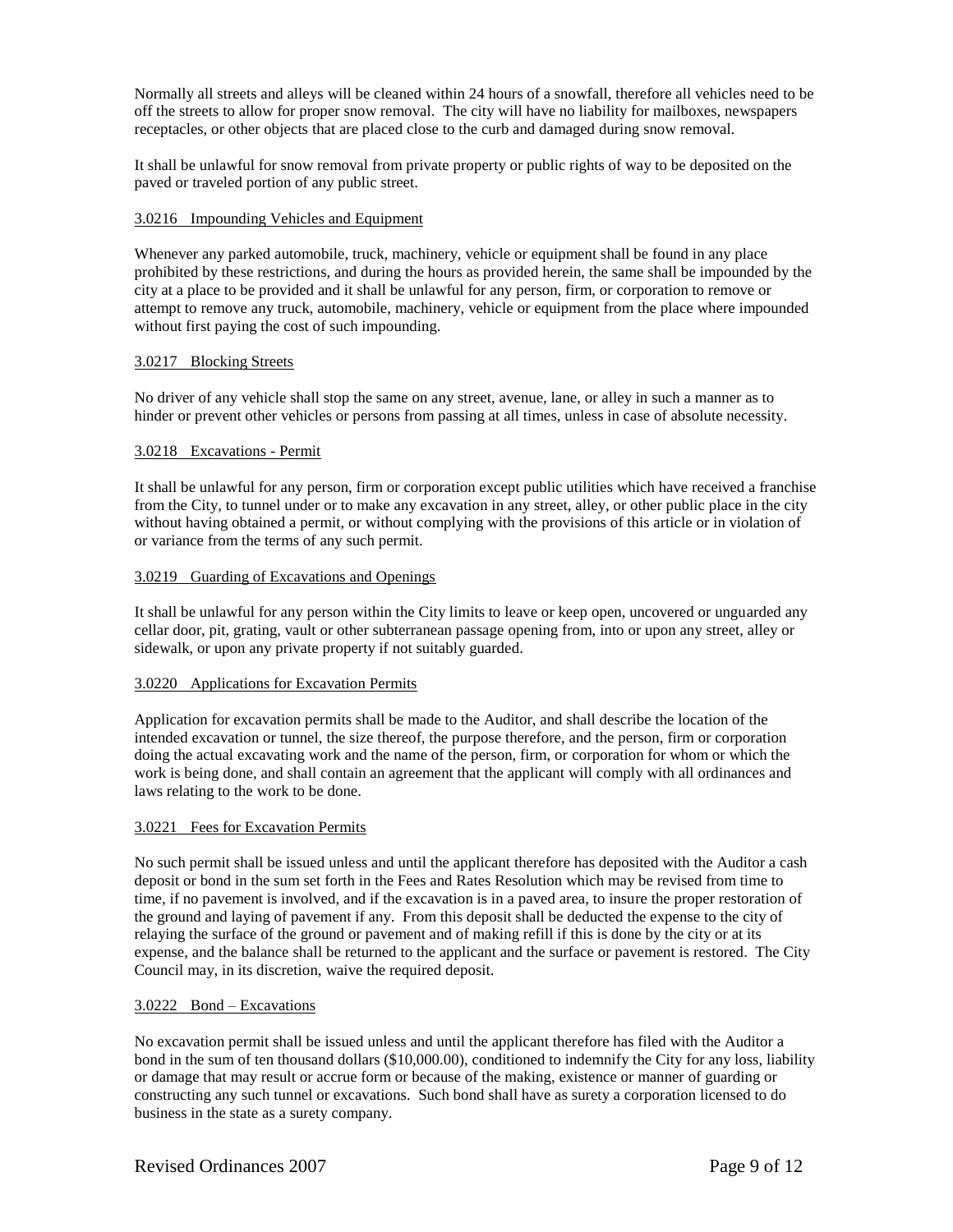## 3.0223 Manner of Making Excavations - Notice

It shall be unlawful to make any such excavation or tunnel in any way contrary to or at variance with the terms of the permit therefore. Proper bracing shall be maintained to prevent the collapse of adjoining ground, and in excavations, the excavation shall not have anywhere below the surface any portion which extends beyond the opening at the surface.

No injury shall be done to any pipes, cables or conduits in the making of such excavations or tunnels, and notice shall be given to the persons maintaining any such pipes, cables or conduits or to the Public Works Superintendent, which are or may be endangered or affected by the making of any such excavation or tunnel before such pipes, cables or conduits shall be disturbed. Notice shall be given as required by Chapter 49-23 of the North Dakota Century Code.

No unnecessary damage or injury shall be done to any tree or shrub or the roots thereof.

### 3.0224 Restoration of Excavations

Any person, firm or corporation making any excavation or tunnel in or under any public street, alley or other public place in the City shall restore the surface to its original condition if there is no pavement there, Refills shall be properly tamped down, and any bracing in such tunnel or excavation shall be left in the ground.

Any opening in a paved or improved portion of a street shall be repaired and the surface re-laid by the applicant, in compliance with the ordinances of the City and under the supervision of the Public Works Superintendent.

### 3.0225 Supervision of Excavation Work

The Public Works Superintendent shall from time to time inspect or cause to be inspected, all excavations and tunnels being made in or under any public street, alley or other public place in the City to see to the enforcement of the provisions of this article. Notice shall be given to him at least ten (10) hours before the work of refilling any such tunnel of excavation commences.

# **ARTICLE 3 - Unclaimed and Abandoned Property**

### 3.0301 Unclaimed and Abandoned Property - Defined

Personal property left upon the streets, alleys or other public ways in the City shall be deemed to be unclaimed or abandoned within the meaning of this article when the same is permitted to remain in any one place upon said streets, alleys or other public ways for a period of ten (10) days or more.

### 3.0302 Seizure of Unclaimed or Abandoned Property

Whenever any unclaimed or abandoned personal property is found upon the streets, alleys or other public ways of the City, the same shall be seized and possession thereof taken by any police officer, Public Works Superintendent or other officer of the City.

### 3.0303 Holding of Personal Property – Notice of Sale

Abandoned personal property shall be held by the City for a period of not less than Sixty (60) days, after its seizure and after the expiration of said sixty (60) days the Chief of Police shall cause notice to be published in the official newspaper, specifying and stating the description of the property so seized and held, the location of the place where the same was seized or taken by said city, and a further notice that said property will be sold at public auction, to the highest bidder for cash, not less than ten (10) days from and after the date of the publication of such notice and the hour, date and place where said sale will be held. If prior approval is obtained from the City Council such unclaimed or abandoned property may be sold at a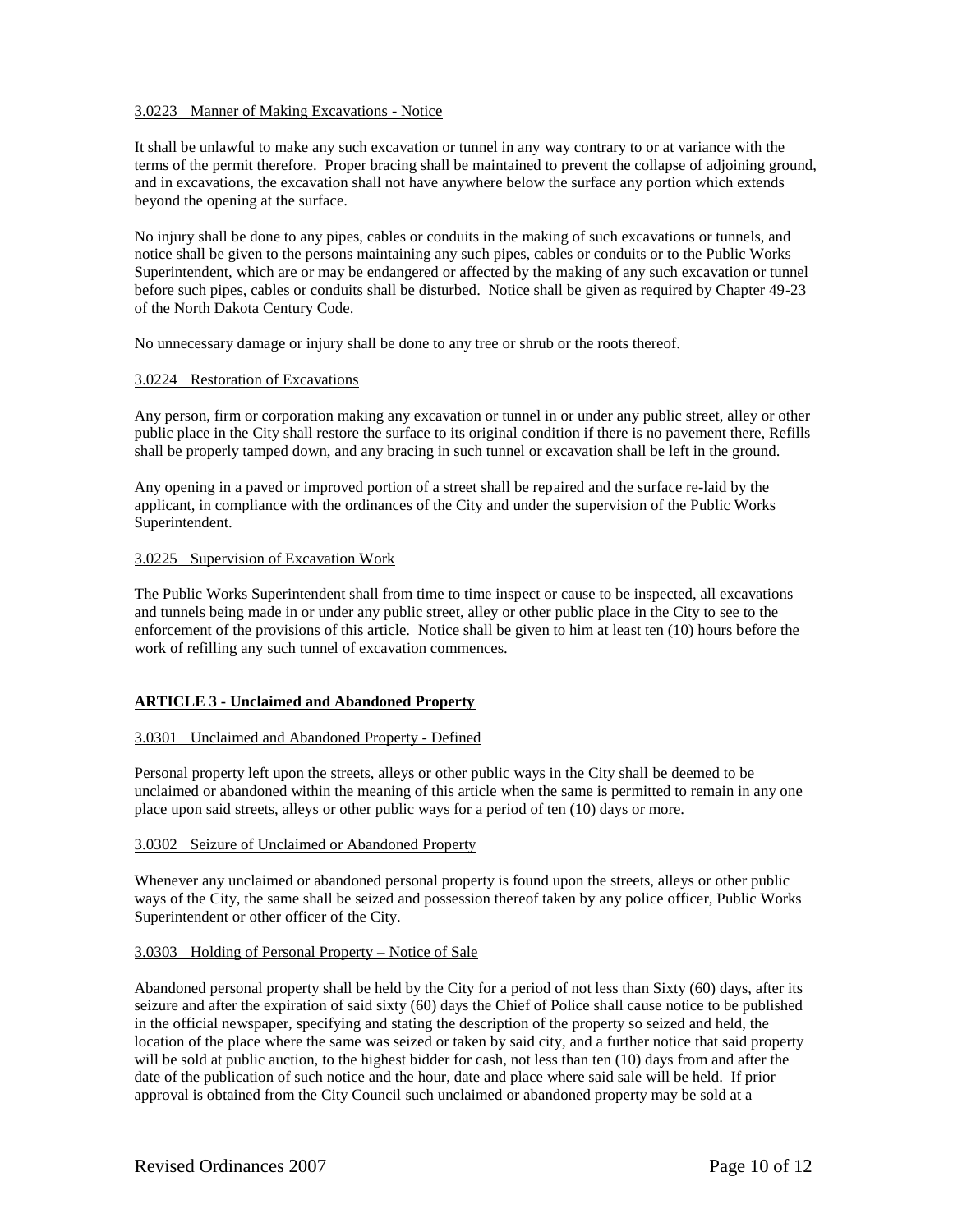community auction provided that the Chief of Police or a police officer shall be responsible for the notice and reporting requirements of this article.

## 3.0304 Report of Abandoned Property Sale

At the time specified in said notice the property shall be sold by the Chief of Police or by any police officer designated by him, at public auction, to the highest bidder for cash and within three (3) days after the date of sale, the officer making the sale shall make a report thereof to the City Council. The report shall contain the description of the property sold, the time and place of the sale, the name or names of the purchaser or purchasers and the amount received therefore. The report shall be made under oath and subscribed by the officer making such sale and shall be filed with the City Auditor within three (3) days after the date of such sale. The officer, upon filing the report shall pay the proceeds to the City Auditor.

### 3.0305 Bill of Sale – Abandoned Property

Upon receipt of the report as specified in Section 3.0304 hereof, the City Auditor shall prepare a bill of sale of the property sold, conveying the same to such purchaser and the same shall be executed by the Mayor and attested by the City Auditor and delivered to the purchaser.

## 3.0306 Proceeds of Sale – Abandoned Property

The City Auditor shall retain such money as is received from such sales in the general fund of the City.

## 3.0307 Redemption of Personal Property

Any person owning such personal property seized, may at any time prior to the sale thereof, upon furnishing satisfactory proof of ownership thereof to the Chief of Police, reclaim such property upon paying the expenses incurred by the City for the seizure, storage or advertising the sale

## 3.0308 Annual Report – Unclaimed and Abandoned Property

The Chief of Police prior to June 1 of each year shall submit to the City Auditor a written list of all unclaimed and abandoned property held by the City which has not been sold pursuant to the provisions of this Article. The City Auditor shall bring such list to the attention of the City Council at the next regular meeting.

# **ARTICLE 4 – House Numbering**

### 3.0401 House Numbering Required

The City Auditors Office in the City shall have filed a map of the City upon which will be inscribed the names and numbers of the streets and avenues within the City, and shall be certified as the official city map. All street numbers and names shall conform to said map. The Planning Commission of the City shall prepare the map and the map shall be approved by resolution of the City Council. Any amendments or requested changes to said streets, name or number, shall be commenced by a request for said change to be made to the Planning Commission and thereafter approval by resolution of the City Council as herein above provided.

No streets or avenues of the City of Cando shall be named or numbered other than any manner provided by this ordinance

3.0402 Numbers on Houses

It shall be the duty of the owner and occupants of every house in the City to have placed thereon, in a place visible from the street, figures at least two and one-half (2 ½) inches high, showing the number of the house.